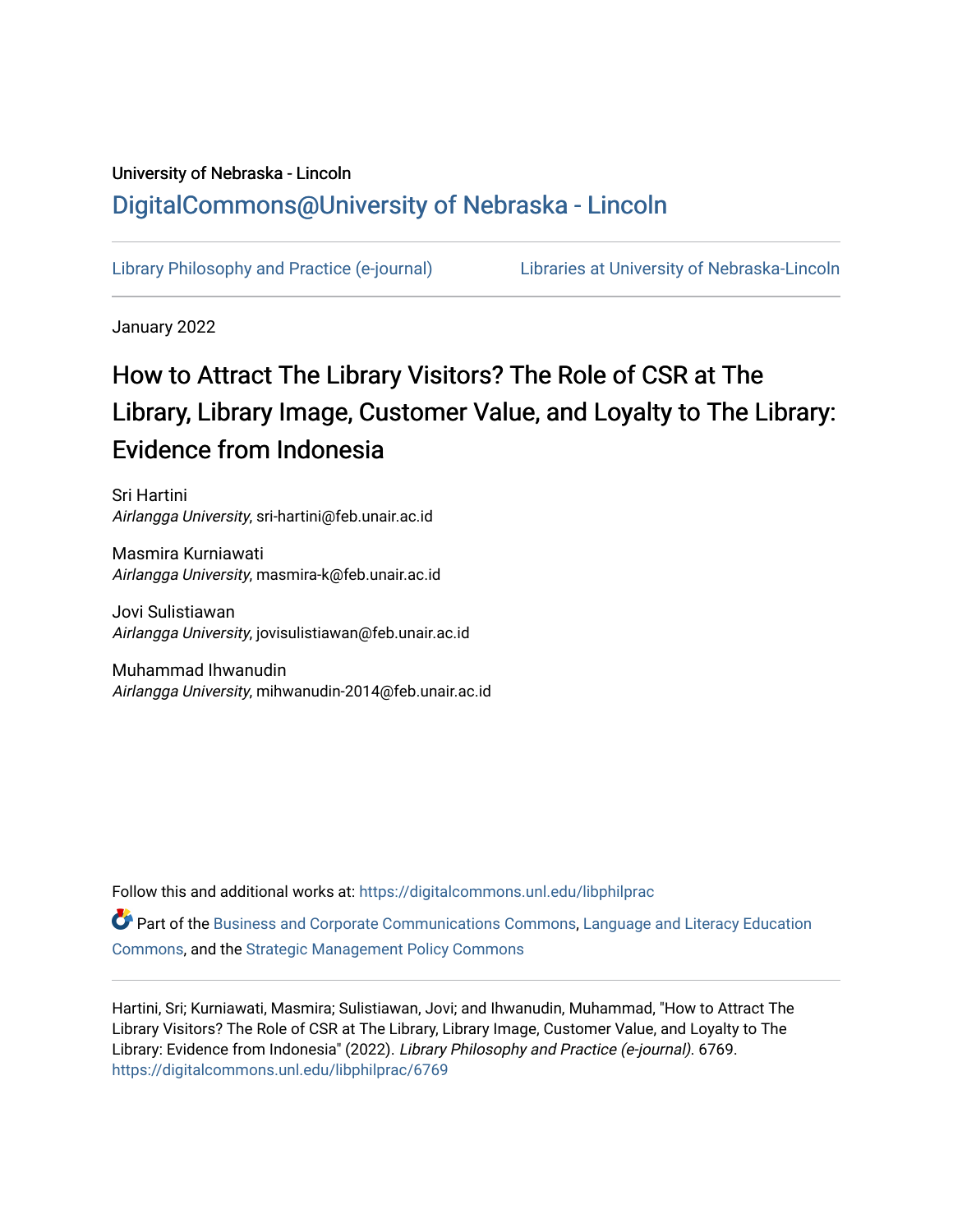# **How to Attract The Library Visitors? The Role of CSR at The Library, Library Image, Customer Value, and Loyalty to The Library: Evidence from Indonesia**

Sri Hartini<sup>a</sup>, Masmira Kurniawati<sup>b</sup>, Jovi Sulistiawan<sup>c</sup>, Muhammad Ihwanudin<sup>d</sup>

*<sup>a</sup> Associate Professor, Department of Management, Faculty of Economics and Business, Airlangga University, Indonesia –* [sri-hartini@feb.unair.ac.id](mailto:sri-hartini@feb.unair.ac.id) - <https://orcid.org/0000-0001-7447-5154> (Corresponding Author) *<sup>b</sup> Associate Research, Department of Management, Faculty of Economics and Business, Airlangga University, Indonesia* - [masmira-k@feb.unair.ac.id](mailto:masmira-k@feb.unair.ac.id) - <https://orcid.org/0000-0002-9585-8135>

<sup>c</sup> *Associate Research, Department of Management, Faculty of Economics and Business, Airlangga University, Indonesia -* [jovisulistiawan@feb.unair.ac.id](mailto:jovisulistiawan@feb.unair.ac.id) - <https://orcid.org/0000-0001-9910-3461>

*<sup>d</sup> Associate Research, Department of Management, Faculty of Economics and Business, Airlangga University, Indonesia –* [mihwanudin-2014@feb.unair.ac.id](mailto:mihwanudin-2014@feb.unair.ac.id) - <https://orcid.org/0000-0003-4074-1295>

# **Abstract**

This study focuses on the impact of CSR on the library's performance in collaboration with CSR programs. Using the purposive sampling method, the sample was 350 library service users in Indonesia. Data was collected through a Google Form questionnaire distributed on social media. SEM-PLS was used to analyze five hypotheses, which were accepted. This study indicates that CSR in the library is significantly positively related to library image, customer value, and loyalty. In addition, library image and customer value are positively related to library visitor loyalty. Currently, the social responsibility literature is only limited to the customer perspective, and not many have examined CSR effectiveness from the perspective of corporate partners, such as libraries. Managerial implication can be proposed that CSR programs effectively and empirically positively impact library performance. **Keywords**

customer loyalty, corporate social responsibility, customer value, library, library image

#### **1. Introduction**

Currently, libraries are experiencing many challenges and problems, including facilities, infrastructure, adequate stock of book collections, minimal professional resources, and limited budget support (Majni, 2021). The library is an institution that plays a vital role in providing quality information that needs good financial support. Libraries can cooperate with other institutions through the company's corporate social responsibility (CSR) program. The program has several forms, such as improving facilities and equipment, training of librarians, financial, and the latest books support (Istiqomah, 2019). It can create a symbiotic mutualism, both for libraries and companies. CSR activities were perceived to increase customer value (Green and Peloza, 2011; Mohammed and Al-Swidi, 2019; Hartini et al., 2021), corporate image, and customer loyalty (Gunawan et al., 2020). According to Srirahayu et al. (2020), CSR activities in libraries can improve service quality that increases satisfaction, a positive image, and the customer's perceived value towards the library. Also, the library services quality positively impacts consumer loyalty. Gunawan et al. (2020) state that authentic CSR impacts corporate image and customer loyalty. Therefore, this study tries to analyze the library user behaviour in responding to the company's CSR programs. Social responsibility literature still focuses on the customer perspective (e.g., Gunawan et al., 2020; Mohammed and Al-Swidi, 2019), and the implementation of social responsibility from the perspective of company partners is still limited. This study aims to analyze and answer the research gap that focuses on the impact of CSR on corporate partners, the library. Customers perceive that CSR programs are not purely for social activities but a disguised promotional program to attract consumer sympathy (Gunawan et al., 2020).

Kotler and Keller (2016) state that one of the four components that characterize holistic marketing is marketing performance. Companies must focus on promotion and marketing programs that solve social and environmental problems. Companies with high social responsibility will be able to improve the reputation and image of the company in the minds of customers (Gunawan et al., 2020). Companies and libraries are integrated units to support the success of CSR programs. Libraries as recipients and implementers of CSR programs will have a direct positive impact, for example, library image and customer value perceived by users.

The company's concern for social and environmental issues will increase consumers' perceived emotional and functional value (Hartini et al., 2021; Green and Peloza, 2011). Consumers will feel proud and happy when they contribute to social activities for environmental sustainability. In addition, consumers also feel that their social status will increase when they play an active role, behave well, and care about the environment. CSR programs increase customer loyalty (Gunawan et al., 2020; Mohammed and Al-Swidi, 2019). However, other studies have found that customers are less concerned with social issues when making purchase decisions (Dimitriadis and Zilakaki, 2019; Paulík et al., 2015). It raises an interesting research gap to be studied more deeply about the relationship between CSR programs and customer loyalty. This study also proposes research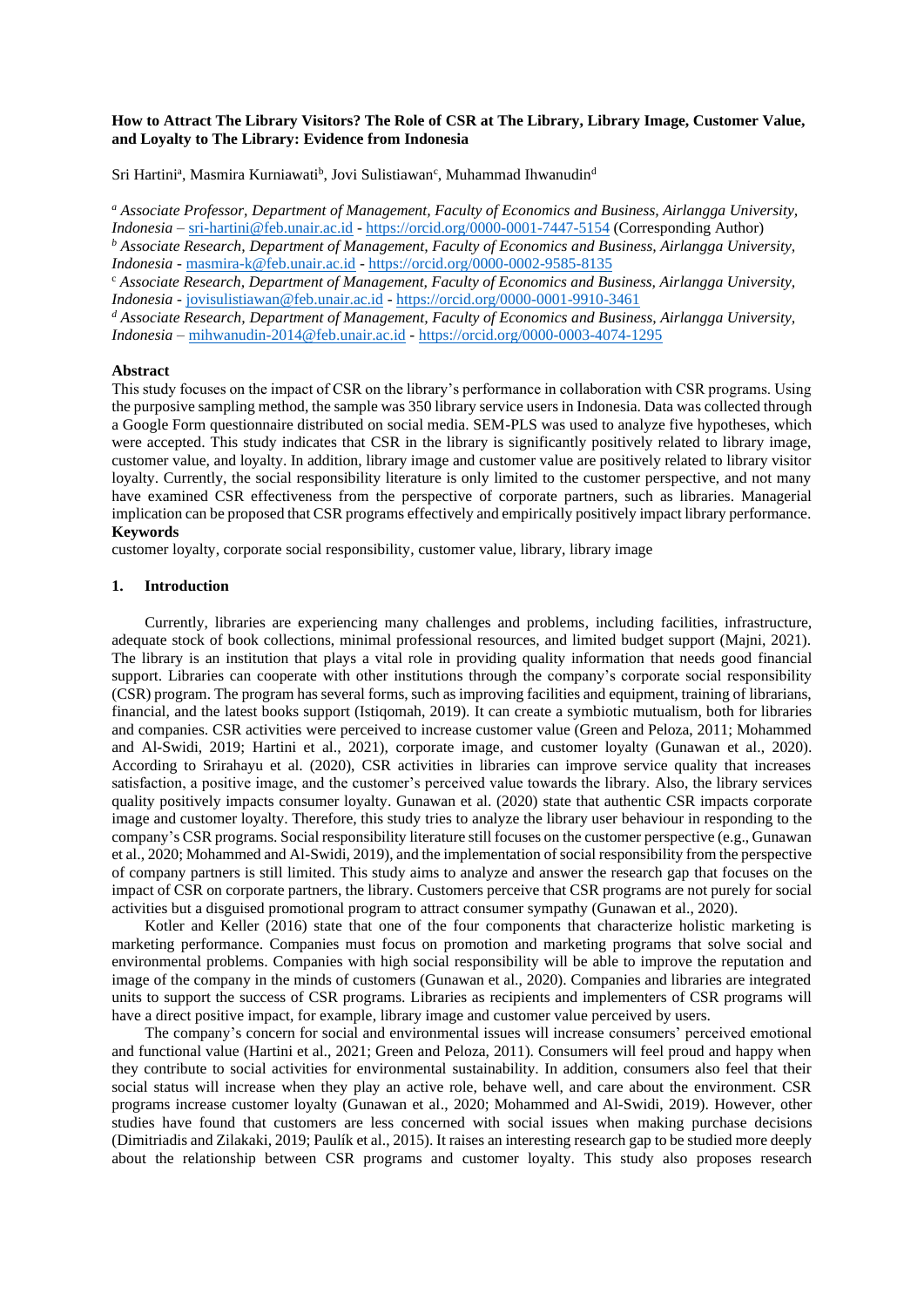contributions: first, adding a study of library strategies in building collaboration with companies in implementing CSR programs. Second, this study also clarifies the research gap on the impact of CSR on library customer loyalty.

# **2. Literature review**

# **2.1 CSR activity at the library**

Because it is context-dependent, social responsibility may be defined in various ways. It "means various things in different locations to different individuals at different times" (Campbell, 2007; Kolk, 2016). There is no universal agreement on its precise definition since it is confounded by the emergence and overlap of other terminologies. For this study, the definition of Social Responsibility (SR) is a corporate strategy applied to positively impact marketing performance (Green and Peloza, 2011; Kotler and Keller, 2016; Hartini et al., 2021). In addition, philanthropy affects customer value and loyalty (Green and Peloza, 2011).

Cooperation between the library and the company will be a mutually beneficial relationship. Libraries will get budget, systems, and brand new book support. At the same time, readers will be more interested in coming and spending their time studying in the library. It plays a vital role in building a culture of literacy and intellectuality in the community. Likewise, the company will gain public attention because it cares about social issues by providing many benefits to the library. The company has also actively participated in revitalizing the passion of the library. It has complied with CSR rules in a country (e.g., Law No. 40 of 2007 concerning Limited Liability Companies).

On the other hand, CSR activities can become a promotional tool and build a positive image because of the enthusiasm of visitors who come and see the company's goodness (Komariah, 2009). In Indonesia, there are many CSR programs carried out in libraries. The community library program in collaboration with PT. HM. Sampoerna in Pasuruan and Surabaya, was given the name *Taman Belajar Masyarakat* (Community Learning Park). Also, PT Pertamina (Persero) with *Pertamax Reading Corner* is a modern reading room concept that looks like an oasis that attracts reading interest. Lastly, the mobile library program, PT HM Sampoerna Tbk, and the Indonesian Library Development Foundation provide services to all social elements to remote areas, called the *Stop Over* (STO) program (Nurcahyo, 2010). This CSR at the library program is essential to improve library performance and community literacy culture. The CSR at Library program can be an alternative solution to classic library problems, such as minimal facilities, obsolete book stocks, low professional resources, and inadequate budgets.

#### **2.2 Library image**

The total impression produced on the public's minds about a company is its corporate image (Barich and Kotler, 1991; Dichter, 1985; Kotler, 1982). It is connected to the firm's many physical and behavioural qualities, such as corporate name, architecture, range of products or services, tradition, philosophy, and the quality impression transmitted by each individual dealing with its clientele. As a result, the corporate image includes two major components: functional and emotional (Kennedy, 1977). The functional component is connected with measurable features, whereas the emotional component is concerned with psychological aspects shown through sentiments and attitudes about a corporation. These emotions are produced through personal interactions with a company and information processing on the features that comprise functional indicators of an image. Consequently, corporate image is the product of an aggregate process in which the public analyzes and contrasts the many features of the organization.

Corporate image is a unique intangible asset of a company that is easy to recognize but difficult to imitate (Omoregie and Coffie, 2019). Corporate image is a set of meanings in which customers remember, describe, and relate the results of their experiences into beliefs, memories, feelings, and knowledge (Giovanis et al., 2016). Corporate image is defined as institutional attributes or intangible goods functionally described as experience and knowledge. The corporate image involves a consumer's subjective perceptions of the company and its activities (Chiu and Hsu, 2010; Gunawan et al., 2020). CSR positively affects corporate image (Gunawan et al., 2020). Consumers consider the company's CSR program when buying a product (Teng and Yazdanifard, 2014; Wan et al., 2016). CSR is associated with good behaviour. It impacts positive consumer views of companies that carry out CSR activities (Wan et al., 2016). Companies and libraries are one unit in carrying out CSR programs. Based on the description above, the proposed hypothesis:

*H1. CSR at the library has a significant effect on library image*

# **2.3 Customer value**

All marketing decisions are based on the value of the customer. Customer perceived value is examined in two ways: a ratio between the value received by the customer and the cost incurred when purchasing or using a service or product (Smith and Colgate, 2007). Perceived value is the customer's overall assessment of the product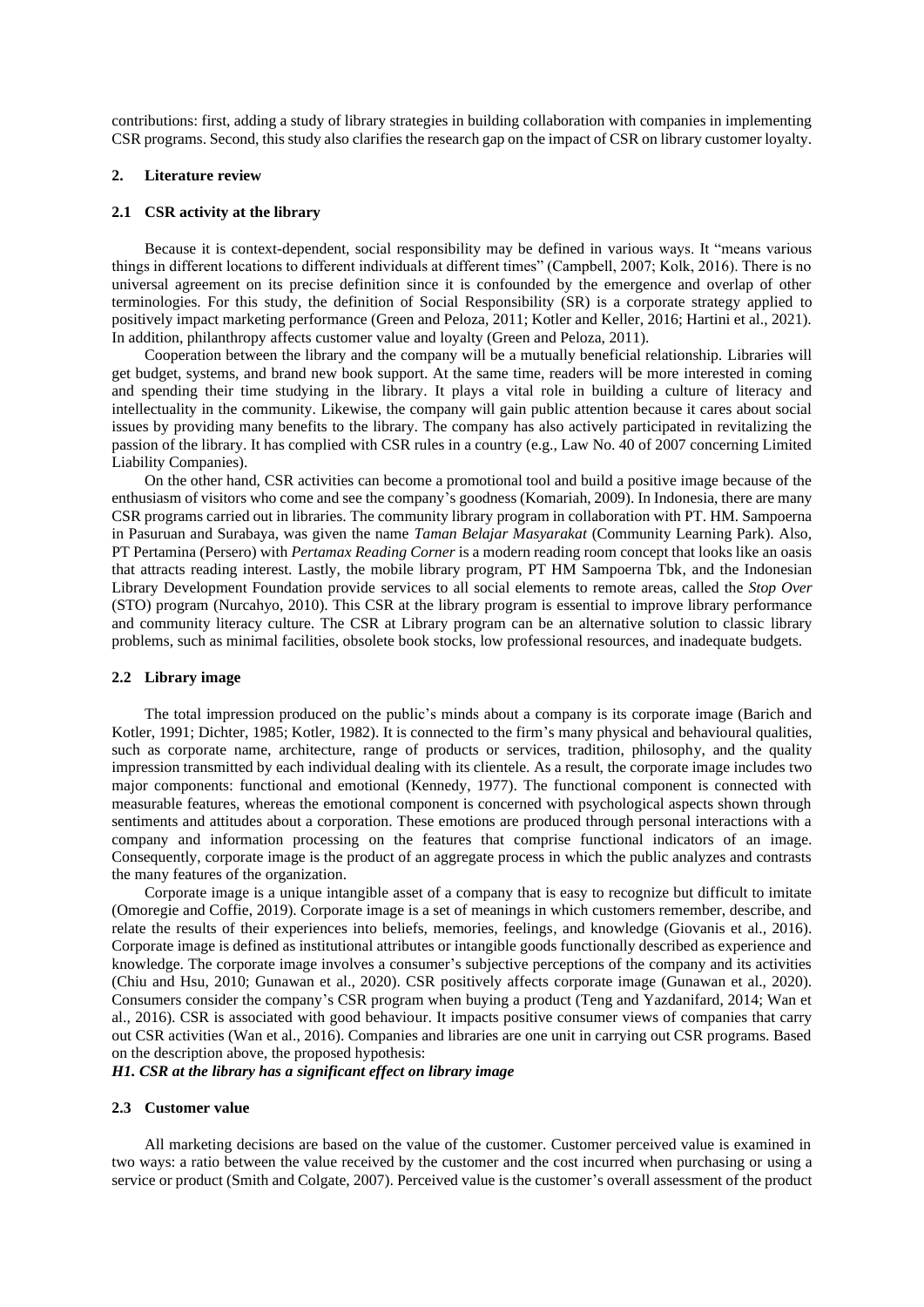utility of what is received and what is given. According to Sukaris et al. (2019), customer perceived value is a multidimensional construct with two dimensions, namely epistemic and emotional value. It is related to the environment and implementing CSR (Green and Peloza, 2011; Hartini et al., 2021) using emotional, social, and functional values. Xia et al. (2019) used three customers' perceived green, functional, and social value. Yu and Lee (2019) used two dimensions are green value and functional value. Bielawska and Grębosz-Krawczyk (2021) use five customer values: functional, social, emotional, green, epistemic, and conditional value in purchasing green clothing products. Environmentally friendly strategies will increase customers' emotional and social value (Hartini et al., 2021). Its philanthropic activities determine its emotional and social value (Green and Peloza, 2011).

Emotional value is a pleasure because they feel like participating in environmental care activities. Consumers feel proud of themselves by buying environmentally friendly products and feel like environmentalists. Social value is the acceptance of the social environment towards consumers. Consumers feel that they get good attention and acceptance from their environment, friends, colleagues, and family because of their actions that are considered environmentally friendly. Functional value is the benefit received by consumers because of the environmentally friendly attributes attached to the product. Green and Peloza (2011) state that philanthropy impacts emotional and social values. Likewise, with Hooley et al. (2008), CSR programs impact the value perceived by customers as part of relationship marketing. Based on that explanation, the proposed hypothesis:

# *H2. CSR activity at the library affects customer value*

#### **2.4 Customer loyalty to the library**

Loyalty is a deep commitment to consuming a product or service repeatedly. Loyalty has four dimensions: cognitive, affective, conative, and behavioural loyalty. Loyalty measurement that is widely used is the measurement of Griffin and Herres (2002), namely a person's intention to continue using the product, recommending the use of the product, positive word of mouth, and resistance to competing products. Customer loyalty is the intention to buy the desired product or service repeatedly. Customer loyalty includes behavioural or attitude loyalty (Nyadzayo et al., 2016). CSR activities have a direct impact on loyalty. Authentic CSR has been shown to directly impact customer loyalty (Gunawan et al., 2020). Philanthropy directly impacts customer loyalty (Green and Peloza, 2011). Consumers view companies that care about the environment as good and responsible companies. Itsignals to consumers that its products are also suitable for increasing consumer loyalty. CSR directly affects cognitive and affective loyalty (Plewa et al., 2015). According to Chun and Bang (2016), CSR directly impacts customer loyalty by moderating the effect of the Authentic construct. Likewise, libraries that work with companies in carrying out CSR well will increase user loyalty from the library. So, the proposed hypothesis: *H3. CSR activity at library affects customer loyalty on library*

The brand image positively affected customer loyalty, an essential determinant of attitudinal loyalty (Gunawan et al., 2020; Kaur and Soch, 2013). Tu and Chih (2013) also prove that corporate image and value determine customer loyalty. Previous empirical studies illustrate a positive relationship between corporate image and loyalty. A library with a good and positive image such as high popularity, complete facilities, and new book stocks will encourage readers to come and become more loyal to remain users of the library. Based on the description, the proposed hypothesis:

# *H4. Library image affects customer loyalty on library*

Customer value is the customer's overall assessment of the product utility of what is received and what is given (Smith and Colgate, 2007). Consumers who actively contribute to the environment will have emotional, social, and functional values (Hartini et al., 2021). Emotional value can be shown from feeling happy and proud participating in environmental care activities. Social value is the acceptance of a good social environment for consumers. Consumers feel that the environment, friends, colleagues, family are well received because they care about the environment. Functional value is the benefit received by consumers because of the environmentally friendly attributes attached to the product. According to Green and Peloza (2011), philanthropy significantly impacts emotional and social values. Library users who receive benefits from the library, such as the ease and convenience of accessing information, will be loyal to remaining users of the library. In addition, users will be happy to recommend and have high engagement with the library. Thus, the proposed hypothesis:

*H5. Customer value affects customer loyalty on library*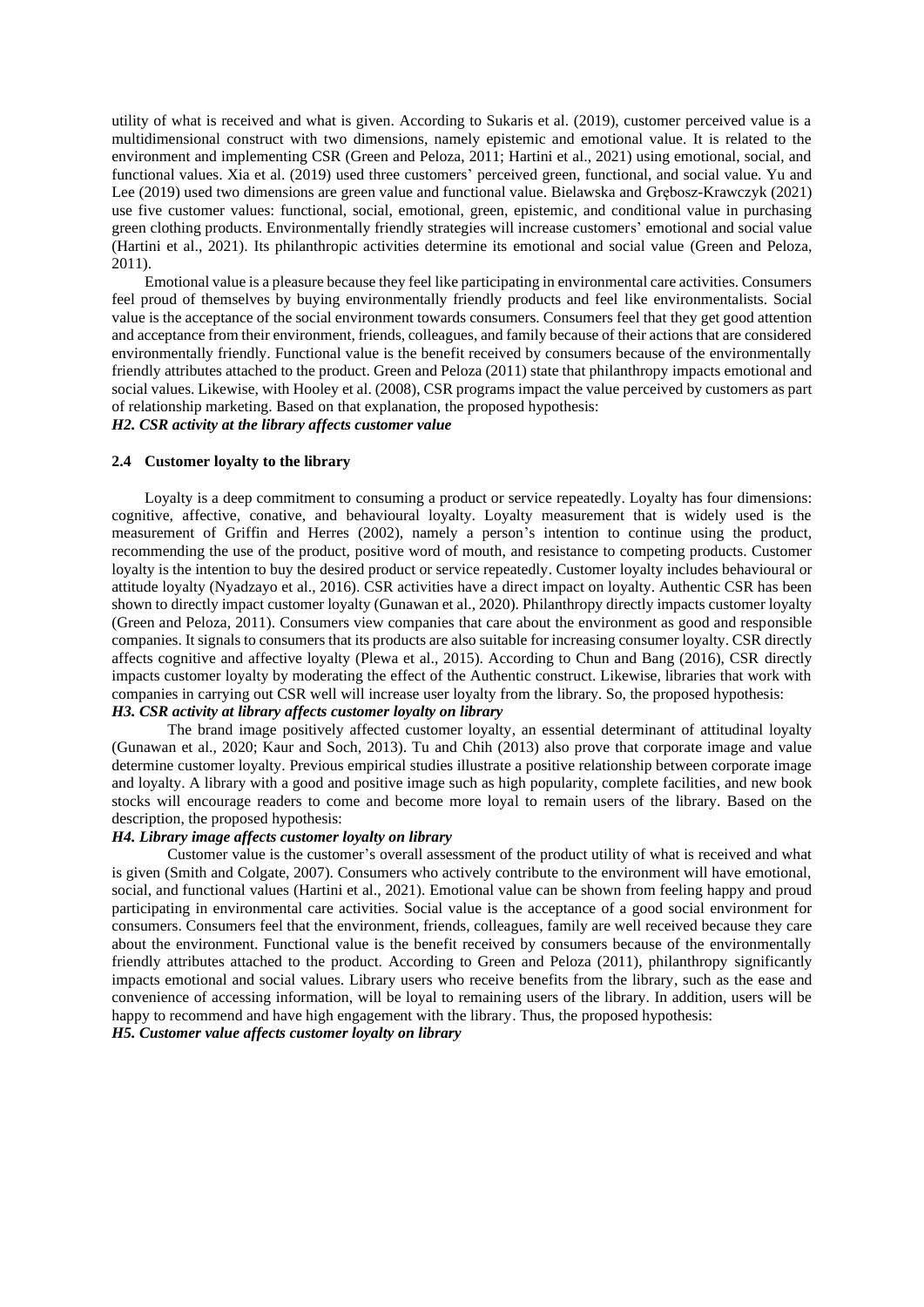

**Fig. 1** Research Framework

# **3. Research method**

# **3.1 Sampling and procedures**

This research is explanatory research that aims to explain the relationship between research variables. There are four research variables: CSR, customer value, library image, and loyalty to the library. The population of this study is individual users of library services, especially in libraries that cooperate with a company to implement CSR programs. The sampling technique uses purposive sampling, namely individual library customers who know the collaboration between libraries and CSR programs from particular companies. This study uses a questionnaire with a design survey conducted online. The google form service collects respondent data distributed on various social media platforms such as Instagram, Facebook, Whatsapp, and Line. The time frame of data collection is from January 1 to February 28, 2021. The number of samples collected is 350 respondents with various socioeconomic and demographic backgrounds (see Table 2).

# **3.2 Measurement**

This study consists of four constructs with reflective indicators, as presented in Table 1.

| <b>Table 1.</b> Measurement Items                                          |       |           |  |  |  |  |
|----------------------------------------------------------------------------|-------|-----------|--|--|--|--|
| <b>Construct and Items</b>                                                 | Mean  | <b>SD</b> |  |  |  |  |
| CSR at Library                                                             |       |           |  |  |  |  |
| CL1. The library has many quality references as a form of corporate CSR    | 4.357 | 0.797     |  |  |  |  |
| CL2. The CSR activities in the library are beneficial to the community     | 4.423 | 0.747     |  |  |  |  |
| CL3. There are many exciting library facilities as a form of corporate CSR | 4.431 | 0.789     |  |  |  |  |
| CL4. The CSR activities in libraries educate the nation                    | 4.351 | 0.865     |  |  |  |  |
| Library Image                                                              |       |           |  |  |  |  |
| LI1. Popular libraries                                                     | 4.451 | 0.812     |  |  |  |  |
| LI2. The library has complete infrastructure                               | 4.220 | 0.825     |  |  |  |  |
| LI3. This library has up to date literature                                | 4.203 | 0.826     |  |  |  |  |
| LI4. The library has quality services                                      | 4.277 | 0.842     |  |  |  |  |
| <b>Customer Value</b>                                                      |       |           |  |  |  |  |
| CV1. I am comfortable spending time in this library                        | 4.397 | 0.789     |  |  |  |  |
| CV2. I can find literacy at the library easily                             | 4.357 | 0.808     |  |  |  |  |
| CV3. I am happy to be a member of this library                             | 4.474 | 0.766     |  |  |  |  |
| Loyalty on Library                                                         |       |           |  |  |  |  |
| LL1. I plan to remain a customer of this library in the long term          | 4.729 | 0.644     |  |  |  |  |
| LL2. I will recommend this library to my friends or colleagues             | 4.777 | 0.652     |  |  |  |  |
| LL3. I often discuss this library with my friends or colleagues            | 4.471 | 0.784     |  |  |  |  |
| LL4. This library is my priority when I need literacy                      | 4.411 | 0.896     |  |  |  |  |

In this study, CSR at the library is a CSR activity from a company that is carried out by helping solve problems or obstacles faced by libraries (Majni, 2021). Four items measure this variable: support for reading and reference materials, professional employee development, information access infrastructure, and reading room infrastructure (Majni, 2021). Then, library image is a consumer's assessment of the library's reputation. This variable is measured by four items, namely popular, complete facilities, up-to-date literature, and good service. Customer value is the emotional, and functional value library users feel (Hartini et al., 2021). This variable is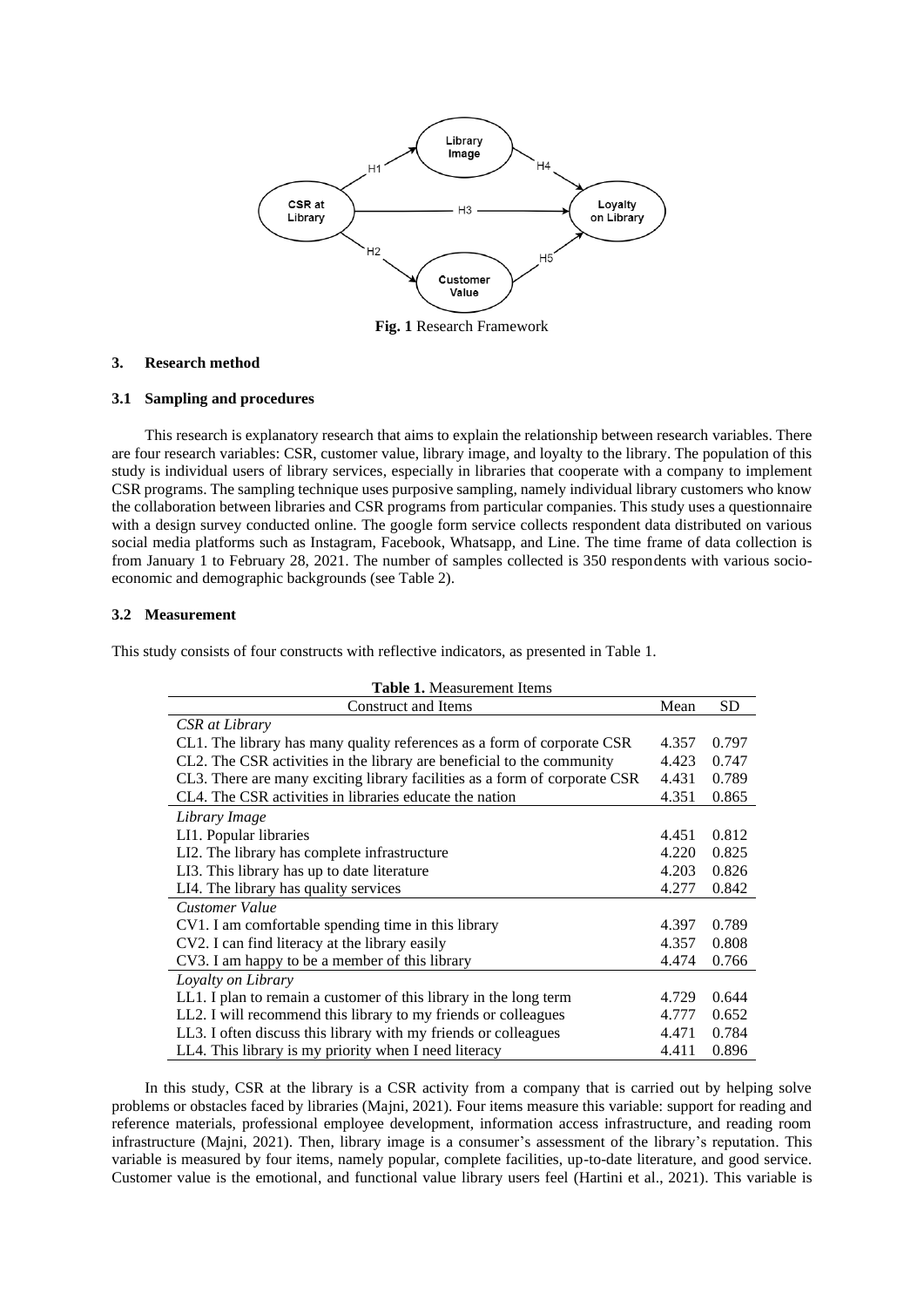measured by three items: the ease of finding literature, the convenience of reading in the library, and the happiness of being a library member. Finally, loyalty referred to in this study is a deep commitment to remain tied to the library (Griffin and Herres, 2002). Four items measure this variable: retention, recommendation, engagement, and priority.

# **3.3 Analysis technique**

This study employed the partial least squared structural equation modelling (PLS-SEM) with SmartPLS 3.2.9 software to measure the proposed research model and hypotheses. Testing the proposed research model and suggestions were taken through two stages: (1) evaluation of the measurement model and (2) evaluation of the structural model (PLS-SEM) (Hair et al., 2017). Furthermore, IBM SPSS version 26 was also used to analyze the socio-economic and demographic findings and common method variance.

# **4. Results**

# **4.1 Respondents' profile**

The respondent's profile displays age, occupation, education, and monthly income, as shown in Table 2.

| <b>Tabel 2.</b> Sample description $(N=350)$ |                       |           |      |  |  |  |  |
|----------------------------------------------|-----------------------|-----------|------|--|--|--|--|
| Features                                     | Categories            | Frequency | $\%$ |  |  |  |  |
|                                              | 17-26 years old       | 178       | 50.9 |  |  |  |  |
|                                              | 27-36 years old       | 76        | 21.7 |  |  |  |  |
| Age                                          | 37-46 years old       | 59        | 16.9 |  |  |  |  |
|                                              | >46 years old         | 37        | 10.6 |  |  |  |  |
|                                              | Senior High School    | 67        | 19.1 |  |  |  |  |
| Education                                    | Diploma               | 32        | 09.1 |  |  |  |  |
|                                              | Bachelor              | 251       | 71.7 |  |  |  |  |
|                                              | Student               | 187       | 53.4 |  |  |  |  |
|                                              | Housewife             | 27        | 07.7 |  |  |  |  |
| Job                                          | <b>Public Service</b> | 34        | 09.7 |  |  |  |  |
|                                              | Private Employee      | 72        | 20.6 |  |  |  |  |
|                                              | Entrepreneur          | 30        | 08.6 |  |  |  |  |
|                                              | 1,000,000 - 1,999,999 | 43        | 12.3 |  |  |  |  |
|                                              | 2,000,000 - 2,999,999 | 52        | 14.9 |  |  |  |  |
| Income per month (Rupiah)                    | 3,000,000 - 3,999,999 | 59        | 16.9 |  |  |  |  |
|                                              | 4,000,000 - 4,999,999 | 87        | 24.9 |  |  |  |  |
|                                              | > 5,000,000           | 109       | 31.1 |  |  |  |  |

Table 2 shows demographic data covering age groups, education, occupation, and monthly income. In the age group, respondents aged between 17-26 years are the most, with 178 respondents (50.9 per cent). A bachelor's degree is the most respondents in the education group, with 251 respondents (71.7 per cent). They were then, followed by the occupational group, student status dominated with 187 respondents (53.4 per cent). The last group is the income per month. Respondents with a monthly income (Rupiah) of more than 5,000,000 are the most, with 109 respondents (31.1 per cent). Based on the results of the demographic data, it can be seen that the respondents belong to the millennial generation, have high education, with a reasonably good income level. It is very influential on literacy skills and library services to support their education.

#### **4.2 Common method bias test**

Harman's single factor test revealed that a single factor solution explains 35.45% of the total variance, substantially below the threshold level of 50% (Podsakoff et al., 2012). Then, Pada Table 4 shows Fornell-Larcker Criterion is the correlation among all the constructs, was found about 0.718 until 0.886 and less than 0.90 (Bagozzi et al., 1991). Thus, CMB is not an issue in this study.

# **4.3 Measurement model assessment**

**Table 3.** Measures of constructs reliability and collinearity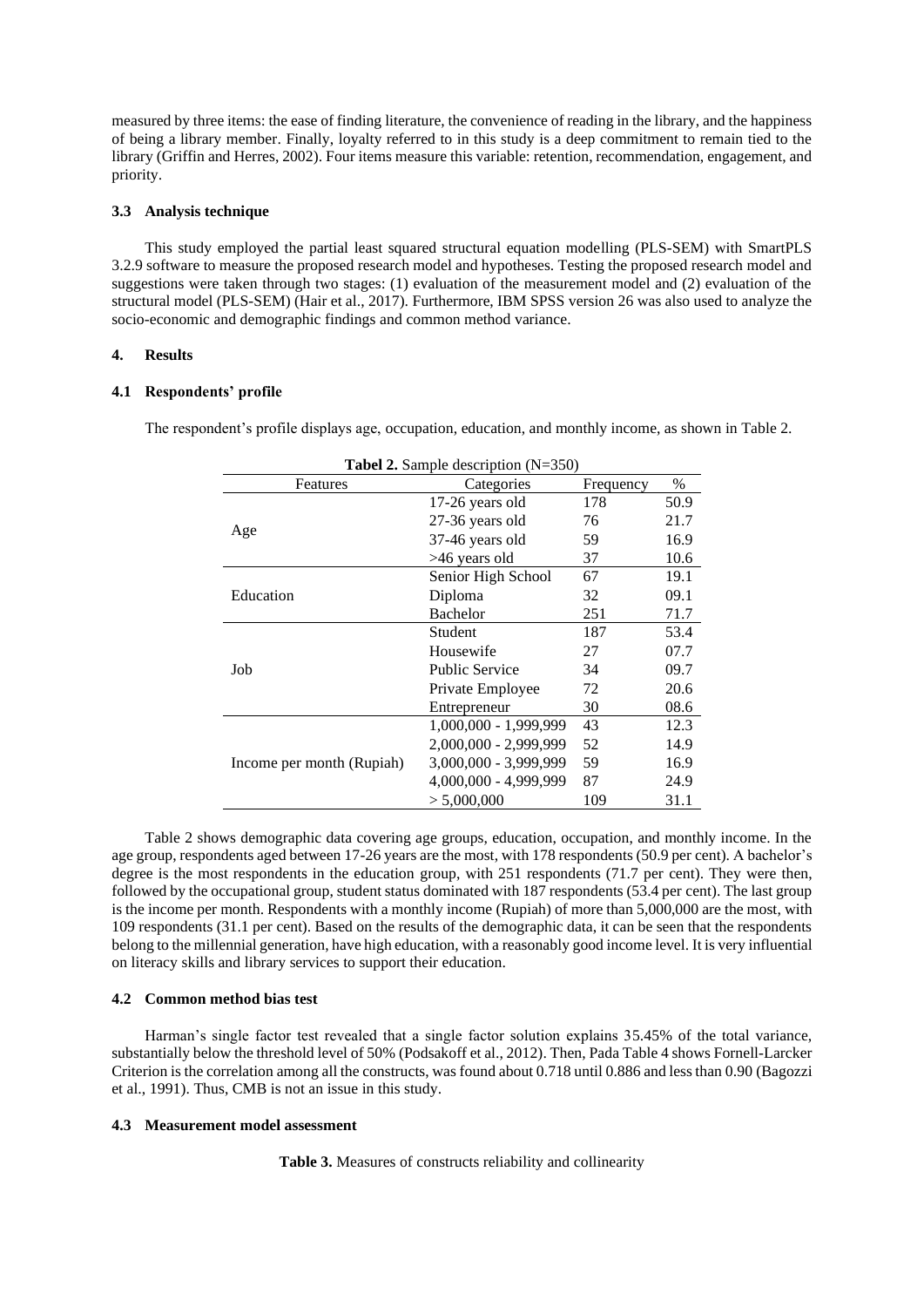| Constructs         | <b>Items</b>    | Factor   | Cronbach's | Coefficient | <b>VIFs</b> |
|--------------------|-----------------|----------|------------|-------------|-------------|
|                    |                 | Loadings | Alpha      | Reliability |             |
|                    | CL1             | 0.917    |            |             |             |
| CSR at Library     | CL3             | 0.903    | 0.907      | 0.935       | 2.989       |
|                    | CL4             | 0.865    |            |             |             |
|                    | LH <sub>1</sub> | 0.852    |            |             |             |
| Library Image      | LI2             | 0.821    |            | 0.891       | 1.988       |
|                    | LI3             | 0.848    | 0.836      |             |             |
|                    | LI4             | 0.870    |            |             |             |
|                    | CV <sub>1</sub> | 0.735    |            | 0.916       |             |
| Customer Value     | CV2             | 0.894    | 0.863      |             | 2.997       |
|                    | CV <sub>3</sub> | 0.928    |            |             |             |
| Loyalty on Library | LL1             | 0.835    |            | 0.869       |             |
|                    | LL 2            | 0.790    |            |             |             |
|                    | LL3             | 0.830    | 0.799      |             | 1.659       |
|                    | LL 4            | 0.798    |            |             |             |

**Note:** VIFs= Variance Inflation Factors

This study shows the results of the Fit Model as follows: SRMR = 0.076, d\_ULS = 0.691, d\_G = 0.445, Chi-Square = 895.672, NFI = 0.783, and rms Theta = 0.219. The outer model was proposed for the reliability and validity of the studied reflective constructs (Hair et al., 2011). As provided in Table 3, all indicator loadings (ranging from 0.735 to 0.928) were more than the cut-off point of 0.70 recommended by Hair et al. (2011) and were significant ( $p < 0.001$ ). Therefore, indicator reliability was established. Additionally, all Cronbach's alpha (ranging from 0.836 to 0.907) surpassed the proposed threshold of 0.70 (Hair et al., 2011) as well as the values of composite reliability (CR) ranged between 0.869 and 0.935 and exceeded the value of 0.70 suggested by Hair et al. (2017), establishing internal consistency reliability. Furthermore, collinearity is a potential issue in the structural model, and that variance inflation factor (VIF) value of 5 or above typically indicates such a problem (Hair Jr et al., 2021). Pada Tabel 3 menunjukkan nilai VIFs sebesar 1.659 sampai dengan 2.997 yang mana lebih kecil dari batas 5 Sehingga, model penelitian ini tidak terdeteksi collinearity.

| <b>Table 4.</b> Construct validity assessment |       |       |             |                           |         |         |         |  |
|-----------------------------------------------|-------|-------|-------------|---------------------------|---------|---------|---------|--|
| Constructs                                    | Mean  | SD.   | AVE.        |                           |         |         |         |  |
| A. CSR at Library                             | 4.390 |       |             | $0.800$ $0.782$ $(0.885)$ |         |         |         |  |
| B. Library Image                              | 4.287 | 0.826 | 0.672 0.718 |                           | (0.820) |         |         |  |
| C. Customer Value                             | 4.409 | 0.788 | 0.786 0.764 |                           | 0.778   | (0.886) |         |  |
| D. Loyalty on Library                         | 4.597 | 0.744 |             | $0.625$ 0.775             | 0.732   | 0.741   | (0.791) |  |

Note: SD=Standard Deviation;  $AVE = Average Variance Extracted$ ; Diagonal numbers in bold are  $\sqrt{AVE}$ 

Table 4 illustrates the evaluation of construct validity. First, the Average Variance Extracted (AVE) values (ranging between 0.625 and 0.786) exceed the recommended value of 0.50 (Hair et al., 2017), proving convergent validity. Second, following the guidelines of Fornell and Larcker (1981), the square root of the AVE of each latent variable was higher than its corresponding correlation among other constructs, establishing discriminant validity.

| Table 5. Heterotrait-monotrait (HTMT) criterion |       |       |       |  |  |  |  |
|-------------------------------------------------|-------|-------|-------|--|--|--|--|
| Constructs                                      |       |       |       |  |  |  |  |
| 1. CSR at Library                               |       |       |       |  |  |  |  |
| 2. Library Image                                | 0.822 |       |       |  |  |  |  |
| 3. Customer Value                               | 0.859 | 0.808 |       |  |  |  |  |
| 4. Loyalty on Library                           | 0.806 | 0.892 | 0.886 |  |  |  |  |

HTMT values close to 1 indicates a lack of discriminant validity. Using the HTMT as a criterion involves comparing it to a predefined threshold. If the value of the HTMT is higher than this threshold, one can conclude that there is a lack of discriminant validity. Some authors suggest a threshold of 0.85 (Kline, 2011). In addition, Gold et al. (2001) argued with it and proposed a value of 0.90. Table 5 shows that the HTMT value for each construct is 0.806 to 0.892, which follows the criteria. The outer model was equally valid and acceptable based on the initial findings. As a result, the next step is to analyze the inner model.

# **4.4 Structural model assessment**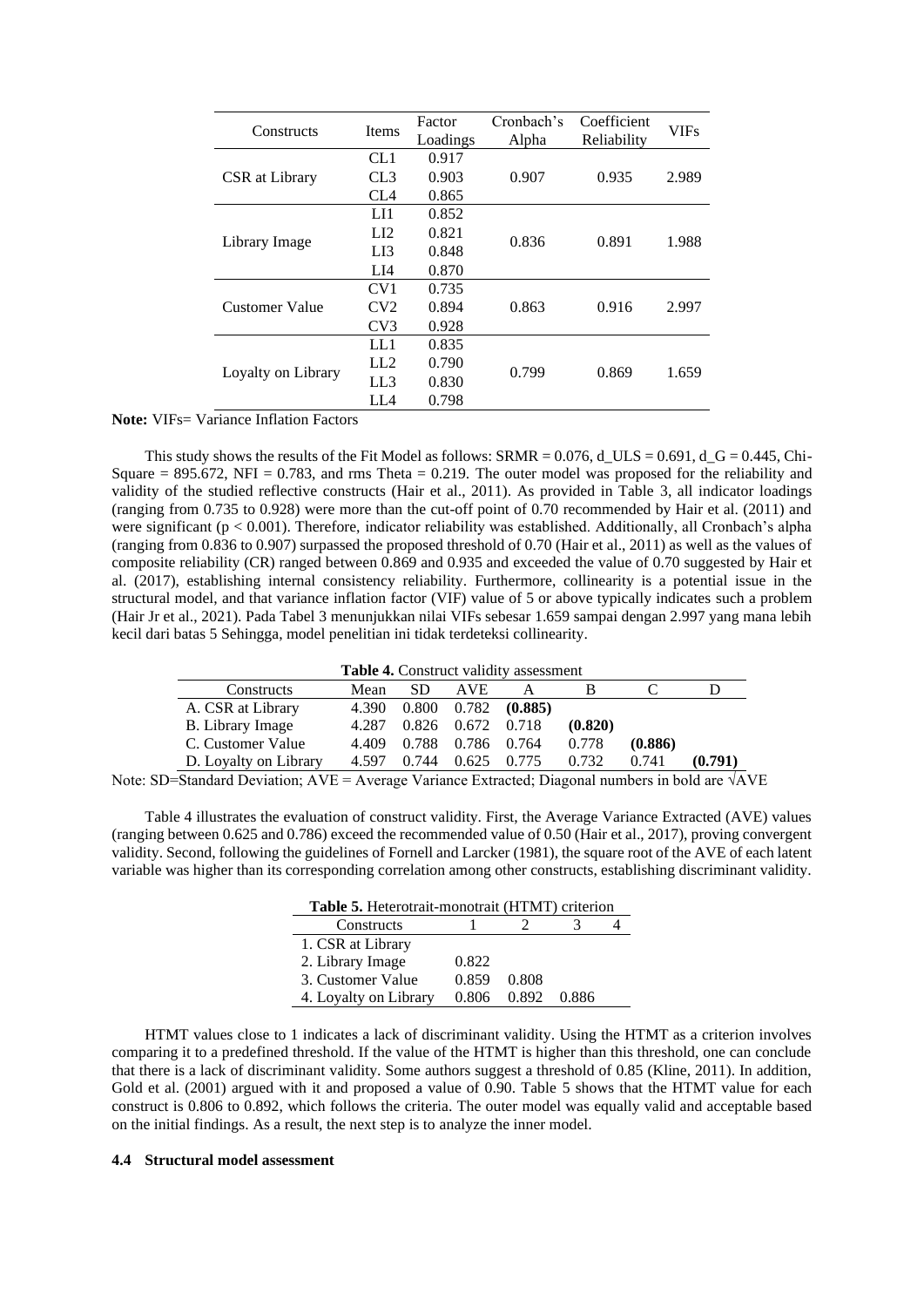Table 6 shows the hypotheses testing findings.

| <b>Table 6.</b> Hypotheses testing |                                                  |             |            |                                |                           |       |                |       |
|------------------------------------|--------------------------------------------------|-------------|------------|--------------------------------|---------------------------|-------|----------------|-------|
| Path                               |                                                  | t-value     | $p$ -value | <b>Results</b>                 | Construct                 |       | $\mathbb{R}^2$ |       |
| CSRL > LI                          | 0.718                                            | 16.753      | 0.000      | H1. Supported                  | LI                        | 1.067 | 0.515          | 0.339 |
| $CSRL$ -> $CV$                     | 0.764                                            | 17.466      | 0.000      | H <sub>2</sub> . Supported     |                           | 1.404 |                |       |
| CSRL > LL                          | 0.423                                            | 9.178       | 0.000      | H <sub>3</sub> . Supported     | <b>CV</b>                 | 0.209 | 0.583          | 0.448 |
| $LI \rightarrow LL$                | 0.263                                            | 5.458       | 0.000      | H <sub>4</sub> . Supported     |                           | 0.077 |                |       |
| CV > LL                            | 0.213                                            | 4.067       | 0.000      | H <sub>5</sub> . Supported     | LL                        | 0.043 | 0.675          | 0.410 |
| $\sim$ $\sim$ $\sim$               | $\sim$ $\sim$ $\sim$ $\sim$ $\sim$ $\sim$ $\sim$ | <b>TT T</b> |            | $\sim$ $\sim$<br>$\sim$ $\sim$ | $\mathbf{v}$ $\mathbf{v}$ |       |                |       |

**Table 6.** Hypotheses testing

**Note:** CSRL = CSR at Library; LI = Library Image; CV = Customer Value; LL = Loyalty on Library; *β* = Coefficient

CSR at Library relationship was significantly positively related to Library Image ( $\beta$ =0.718,  $t$ =16.753, *p*=0.000), Customer Value (*β*=0.764, *t*=17.466, *p*=0.000), and Loyalty on Library (*β*=0.423, *t*=9.178, *p*=0.000). The results prove that Hypotheses 1, 2, and 3 are accepted. Furthermore, the constructs of Library Image (*β*=0.263, *t*=5.458, *p*=0.000) and Customer Value (*β*=0.213, *t*=4.067, *p*=0.000) significantly positively affect loyalty in the library. It shows that Hypotheses 4 and 5 are also accepted. Bootstrapping outcomes for the association between the notions in the suggested study model demonstrated. The t-value of the H1, H2, H3, H4, and H5 was higher than 1.96, and these hypotheses were meaningful at a 5% level. As a result, these hypotheses were supported.

| <b>Table 7.</b> Specific Indirect Effect |       |                                 |       |                          |  |  |  |  |
|------------------------------------------|-------|---------------------------------|-------|--------------------------|--|--|--|--|
| Path                                     |       | <i>t</i> -value <i>p</i> -value |       | Results                  |  |  |  |  |
| 1. CSRL -> LI -> LL                      | 0.189 | 5.253                           | 0.000 | <b>Partial Mediation</b> |  |  |  |  |
| 2. CSRL -> CV -> LL                      | 0.163 | 3.768                           |       | 0.000 Partial Mediation  |  |  |  |  |

Table 7 also shows the potential mediating effect of the two constructs, namely Library Image and Customer Value. The mediating role of the Library Image construct  $(\beta=0.189, t=5.253, p=0.000)$  and Customer Value (*β*=0.163, *t*=3.768, *p*=0.000) significantly influences the relationship between CSR at Library and Loyalty on Library.

Table 6 shows the  $\mathbb{R}^2$  (explained variance),  $f^2$  (effect size), and  $\mathbb{Q}^2$  (predictive relevance) that are used to evaluate the structural model (Hair et al., 2017). The overall impact extent metric for the structural model was the coefficient of determination ( $\mathbb{R}^2$ ) (Sarstedt and Cheah, 2019). The  $\mathbb{R}^2$  value ranges from 0 to 1, with higher values suggesting greater prediction accuracy.  $R^2$  value categories of 0.19, 0.33, and 0.67 might be portrayed as weak, moderate, and significant, respectively (Chin, 1998). The  $(f^2)$  effect size allowed us to assess the contribution of the independent variable to the dependent variable. The  $f<sup>2</sup>$  value categories were 0.02 (little), 0.15 (middle), and 0.35 (large) (Cohen, 2013). The  $\dot{Q}^2$  value calculated the predictive usefulness of the structural model for each endogenous construct. The  $Q^2$  value should be greater than zero (Hair et al., 2017).

In this current study, the  $R^2$  for each construct is Library Image (0.515), Customer Value (0.583), and Loyalty on Library (0.675). In general, the value of  $\mathbb{R}^2$  in these constructs is greater than 0.33 and less than 0.67 (except for LI constructs). It shows that the independent construct can explain the dependent construct with a significant effect. Table 5 also shows the  $f^2$  effect sizes. The large and strong  $f^2$  effect size ( $f^2$  value > 0.35) is found in the relationships CSRL  $\rightarrow$  LI (1.067), CSRL  $\rightarrow$  CV (1.404), and CSRL  $\rightarrow$  LL (0.209). While the small and medium effect size  $f^2$  (0.02 <  $f^2$  value < 0.15) is found in the relationship between LI -> LL (0.077) and CV -> LL (0.043). Finally, Table 5 also shows that the  $Q^2$  values of three endogenous variables were over zero. Specifically, the  $Q^2$ values are Library Image (0.339), Customer Value (0.448), and Loyalty on Library (0.410).

#### **5. Finding and discussion**

Overall, the result of the study supported the model, which showed that social affects customer loyalty to the library. This study proves that CSR activity in the library is the determinant of customer value, library image, and loyalty to the library.

The five hypotheses indicated positive and significant results consistent with the previous arguments. CSR at the library affects the image library. The user of the library, during their evaluation, paid attention to the implementation of the CSR at the library. The implementation program affected the library image. The significant CSR activity at the library shows that the company trusts the library as a partner for CSR implementation. It has positive effects for the library, such as better facilities, more accessible access (digital), the latest book stock, more professional resources, and budget support. The positive change of the library will affect its popularity in the minds of users. Users are increasingly interested in coming and feeling the positive changes of the library. These results support the research of Gunawan et al. (2020), Teng and Yazdanifard (2014), and Wan et al. (2016). CSR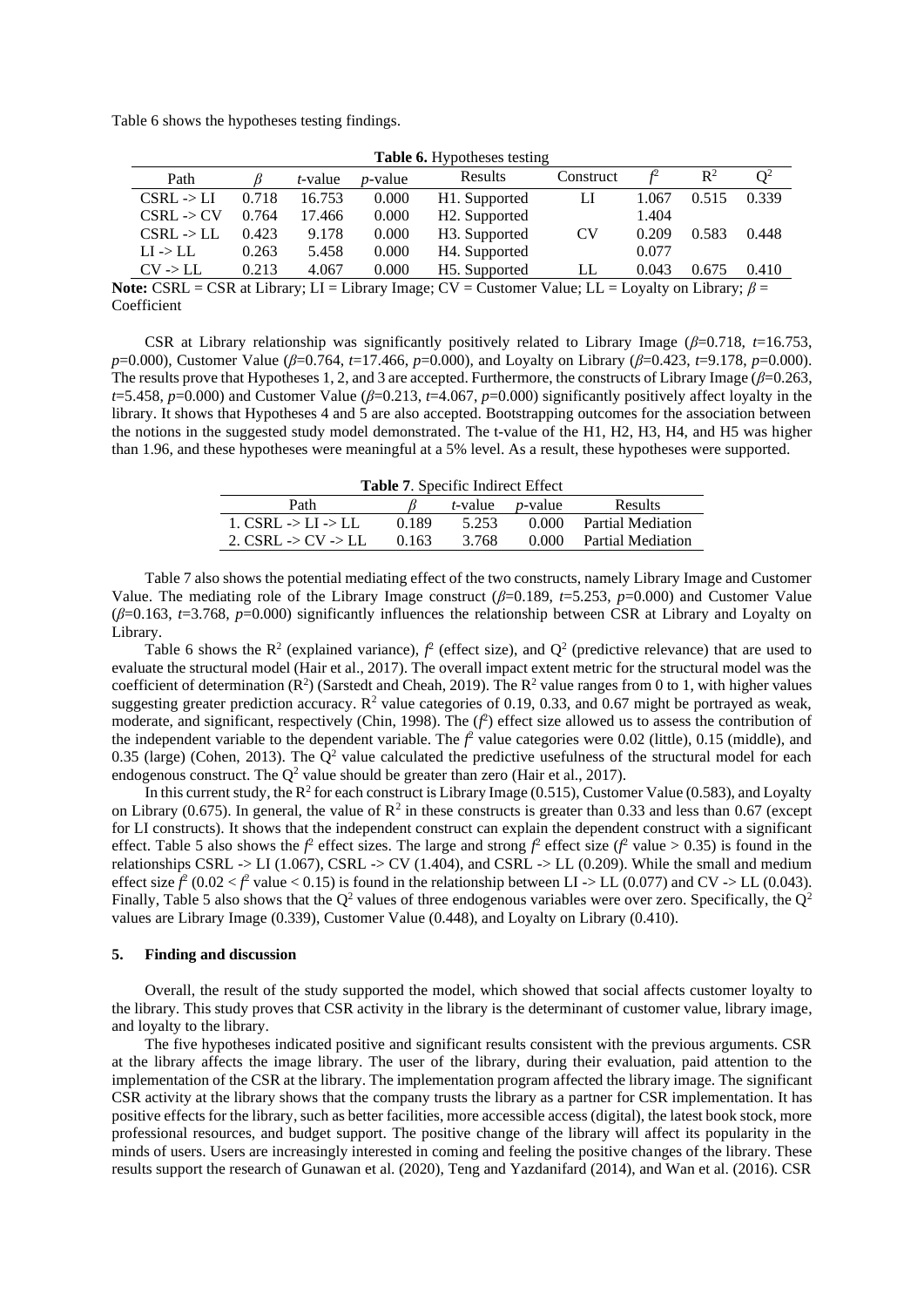activities are a company's capacity to differentiate its products or services by constructing a more favourable brand image, which aids in its good reputation.

The results of this study indicate that CSR at the library affects customer value. The impact of CSR activities in the library, such as additional facilities, will increase the ease and convenience of users in finding information. Customer value will increase along with the many CSR activities in the library. These results support the research of Hartini et al. (2021), Green and peloza (2011), and Bielawska and Grębosz-Krawczyk (2021). The more involvement of CSR activities in the library, the more facilities will be in the library. It is easier for users to access information and literacy resources, thereby increasing comfort when visiting the library, both online and offline. This study proves that CSR at the library directly impacts user loyalty. Consumers view companies that care about the environment as good and have a sense of responsibility. It is a signal for consumers that the product or service created by the company is also excellent and helpful to increase consumer loyalty. Loyalty is a deep commitment to using a company's products or services. Likewise, libraries that work with companies in carrying out CSR well will increase library user loyalty. The results of this study support the research of Gunawan et al. (2020), Green and peloza (2011), and Nyadzayo et al. (2016) that CSR had a significant positive relation with the attitudinal loyalty of customers.

Based on the results of this study, it is known that library image affects library user loyalty. A better library image will increase reader loyalty in a library. Previous studies have proved that corporate image enhances consumers' recognition, satisfaction, and loyalty (Pérez and del Bosque, 2017; Gunawan et al., 2020; Tu and Chih, 2013). This study approves that user loyalty to the library is determined by customer value. It indicates that the higher the customer perceived value, the higher the user loyalty to the library. It shows that the comfort and convenience felt when in the library creates the satisfaction of library users, and they do not want to move to another library. Users are also willing to share their positive experiences when using the library (positive word of mouth).

This study explains the impact of CSR activity on partners in implementing CSR programs (in this study, libraries). So far, research has only focused on the impact of CSR on consumers of specific products or services. The results showed that mutualism symbiosis occurs. Companies (owners of CSR programs) and libraries (recipients of CSR programs) have relatively the same positive impact. The library will undoubtedly impact additional facilities, the latest books support, professional training and development, more accessible access, and a large budget. As for companies, CSR programs are empirically able to increase image, value, and loyalty.

This study indicates that library image and customer value mediate the relationship between CSR activity and customer loyalty (Partial Mediation). However, when compared to the value of the coefficient of direct influence with indirect influence, the direct effect is more significant. It can be interpreted that the role of mediation is not essential in explaining the relationship between predictor and criterion variables (Baron and Kenny, 1986). So it can be concluded that library image and customer value are less able to explain the relationship between CSR at Library and customer loyalty.

#### **6. Managerial implication and limitation research**

An important finding in this study is that libraries implementing partners for CSR programs will improve the library's image, customer value, and customer loyalty to the library. Libraries need to cooperate with many companies in implementing CSR programs with various positive effects. The population of this study is vast. The population is not restricted to a particular library. Libraries have different characteristics depending on the market segment. Libraries on campus are different from libraries in rural areas because user behaviour and the required facilities will differ. In the *first* future research, it is recommended that research be carried out in a particular library. This study discusses the impact of CSR on libraries as program implementation partners. *Second*, future research is suggested to distinguish the impact of CSR on libraries as partners and the impact on companies having CSR programs. Third, the direct effect of CSR at the library on customer loyalty is greater than the indirect effect through the Library image and Customer value variables, so in future research, it is recommended to use these two variables as moderator variables.

## **Acknowledgement**

With the publication of this article, we would like to thank the Directorate General of Higher Education, Ministry of Education, Culture, Research, and Technology of the Republic of Indonesia (Direktorat Jenderal Pendidikan Tinggi Kementerian Pendidikan, Kebudayaan, Riset, dan Teknologi) for funding this research through the Basic Research Program for Higher Education Excellence (Penelitian Dasar Unggulan Perguruan Tinggi/PDUPT) in 2018.

#### **Reference**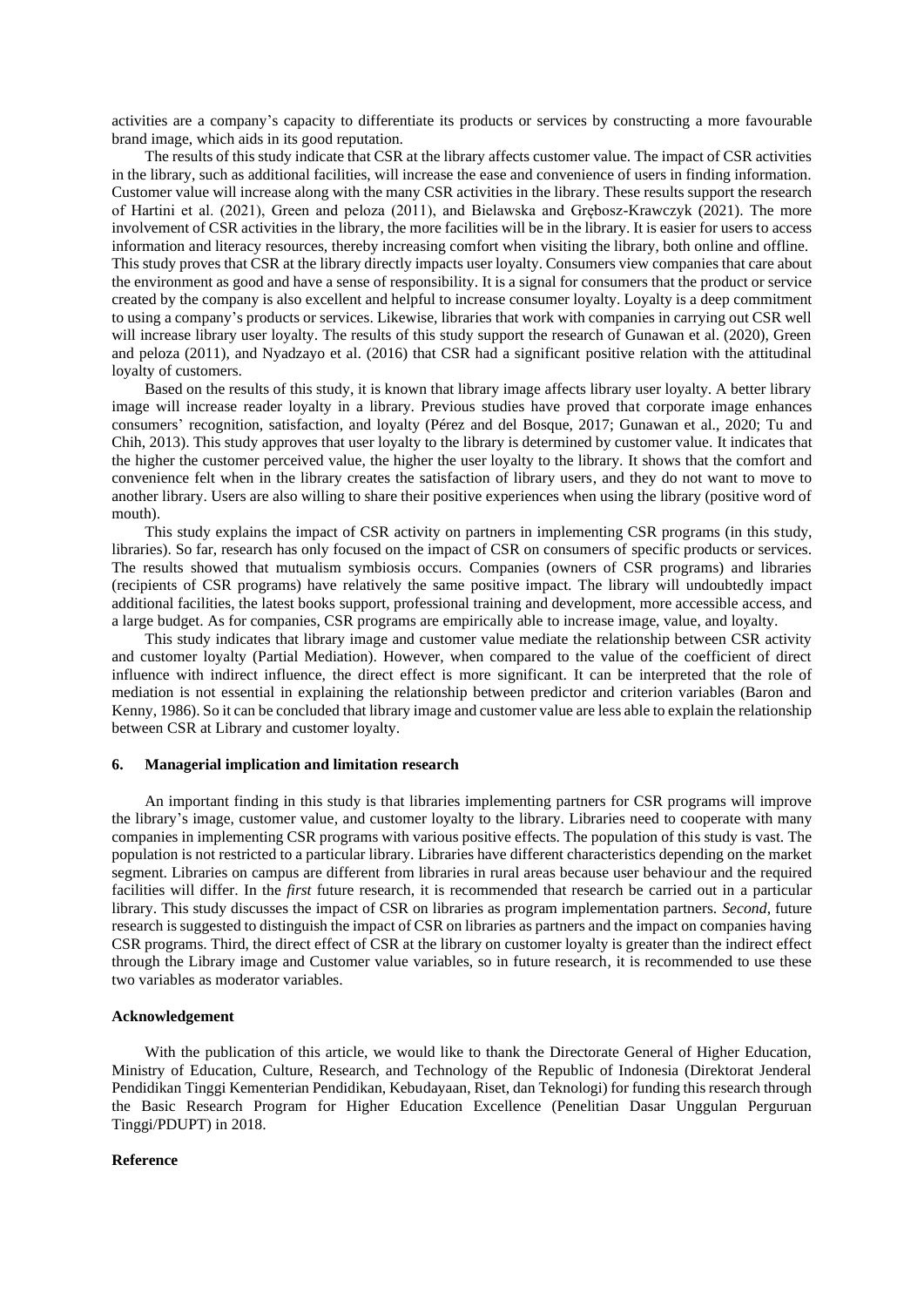Bagozzi, R. P., Yi, Y., & Phillips, L. W. (1991). Assessing construct validity in organizational research. *Administrative science quarterly*, 421-458. [https://doi.org/10.2307/2393203.](https://doi.org/10.2307/2393203)

- Barich, H., & Kotler, P. (1991). A framework for marketing image management. *MIT Sloan Management Review*, *32*(2), 94.
- Baron, R. M., & Kenny, D. A. (1986). The moderator–mediator variable distinction in social psychological research: Conceptual, strategic, and statistical considerations. *Journal of personality and social psychology*, *51*(6), 1173. [https://doi.org/10.1037//0022-3514.51.6.1173.](https://doi.org/10.1037/0022-3514.51.6.1173)
- Bielawska, K., & Grębosz-Krawczyk, M. (2021). Consumers' Choice Behaviour Toward Green Clothing. *European Research Studies*, *24*(2), 238-256. [http://dx.doi.org/10.35808/ersj/2124.](http://dx.doi.org/10.35808/ersj/2124)
- Campbell, J. L. (2007). Why would corporations behave in socially responsible ways? An institutional theory of corporate social responsibility. *Academy of management Review*, *32*(3), 946-967. [https://doi.org/10.5465/amr.2007.25275684.](https://doi.org/10.5465/amr.2007.25275684)
- Chin, W. W. (1998). The partial least squares approach to structural equation modeling. *Modern methods for business research*, *295*(2), 295-336.
- Chiu, K. H., & Hsu, C. L. (2010). Research on the connections between corporate social responsibility and corporation image in the risk society: Take the mobile telecommunication industry as an example. *International Journal of Electronic Business Management*, *8*(3), 183.
- Chun, K., & Bang, W. (2016). Effect of CSR on Customer Loyalty: Moderating Effect of Authenticityss. *International Journal of u-and e-Service, Science and Technology*, *9*(5), 135-142. [http://dx.doi.org/10.14257/ijunesst.2016.9.5.12.](http://dx.doi.org/10.14257/ijunesst.2016.9.5.12)
- Cohen, J. (2013). *Statistical power analysis for the behavioral sciences*. Academic press.
- Dichter, E. (1985). What's in an image. *Journal of consumer marketing*. [https://doi.org/10.1108/eb038824.](https://doi.org/10.1108/eb038824)
- Dimitriadis, E., & Zilakaki, E. (2019). The effect of corporate social responsibility on customer loyalty in mobile telephone companies. [https://www.um.edu.mt/library/oar/handle/123456789/53358.](https://www.um.edu.mt/library/oar/handle/123456789/53358)
- Fornell, C., & Larcker, D. F. (1981). Evaluating structural equation models with unobservable variables and measurement error. *Journal of marketing research*, 18(1), 39-50. [https://doi.org/10.1177%2F002224378101800104.](https://doi.org/10.1177%2F002224378101800104)
- Giovanis, A., Athanasopoulou, P., & Tsoukatos, E. (2016). The role of corporate image and switching barriers in the service evaluation process: evidence from the mobile telecommunications industry. *EuroMed Journal of Business*. [https://doi.org/10.1108/EMJB-01-2015-0002.](https://doi.org/10.1108/EMJB-01-2015-0002)
- Gold, A. H., Malhotra, A., & Segars, A. H. (2001). Knowledge management: An organizational capabilities perspective. *Journal of management information systems*, *18*(1), 185-214. [https://doi.org/10.1080/07421222.2001.11045669.](https://doi.org/10.1080/07421222.2001.11045669)
- Green, T., & Peloza, J. (2011). How does corporate social responsibility create value for consumers?. *Journal of consumer marketing*. [https://doi.org/10.1108/07363761111101949.](https://doi.org/10.1108/07363761111101949)
- Griffin, J., & Herres, R. T. (2002). *Customer loyalty: How to earn it, how to keep it* (p. 18). San Francisco, CA: Jossey-Bass. ISBN: 9780787963880.
- Gunawan, S., Budiarsi, S. Y., & Hartini, S. (2020). Authenticity as a corporate social responsibility platform for building customer loyalty. *Cogent Business & Management*, *7*(1), 1775023. [https://doi.org/10.1080/23311975.2020.1775023.](https://doi.org/10.1080/23311975.2020.1775023)
- Hair, J. F., Hult, G. T. M., Ringle, C. M., Sarstedt, M., & Thiele, K. O. (2017). Mirror, mirror on the wall: a comparative evaluation of composite-based structural equation modeling methods. *Journal of the academy of marketing science*, *45*(5), 616-632. [https://doi.org/10.1007/s11747-017-0517-x.](https://doi.org/10.1007/s11747-017-0517-x)
- Hair, J. F., Ringle, C. M., & Sarstedt, M. (2011). Journal of Marketing Theory and Practice PLS-SEM: Indeed a silver bullet. *Journal of Marketing Theory and Practice*, *19*(2), 139-152. [https://doi.org/10.2753/MTP1069-](https://doi.org/10.2753/MTP1069-6679190202) [6679190202.](https://doi.org/10.2753/MTP1069-6679190202)
- Hair Jr, J. F., Hult, G. T. M., Ringle, C. M., & Sarstedt, M. (2021). *A primer on partial least squares structural equation modeling (PLS-SEM)*. Sage publications.
- Hartini, S., Kurniawati, M., Sulistiawan, J., & Ihwanudin, M. (2021). From Practice to Theory: White Ocean Strategy of Creative Industry in East Java Indonesia. *Review of International Geographical Education Online*, *11*(5), 4214-4222. [http://dx.doi.org/10.48047/rigeo.11.05.303.](http://dx.doi.org/10.48047/rigeo.11.05.303)
- Hooley, G. J., Piercy, N., & Nicoulaud, B. (2008). *Marketing strategy and competitive positioning*. Pearson Education.
- Istiqomah, Z. (2019). Mengembangkan Kerjasama di Perpustakaan Melalui Corporate Social Responsibility. *Bibliotika: Jurnal Kajian Perpustakaan dan Informasi*, *3*(1), 32-39. [http://dx.doi.org/10.17977/um008v3i12019p032.](http://dx.doi.org/10.17977/um008v3i12019p032)
- Kaur, H., & Soch, H. (2013). Mediating roles of commitment and corporate image in the formation of customer loyalty. *Journal of Indian Business Research*. [https://doi.org/10.1108/17554191311303376.](https://doi.org/10.1108/17554191311303376)
- Kline, R. B. (2011). Principles and practice of structural equation modeling (3. Baskı). *New York, NY: Guilford*. ISBN 9781462523344.